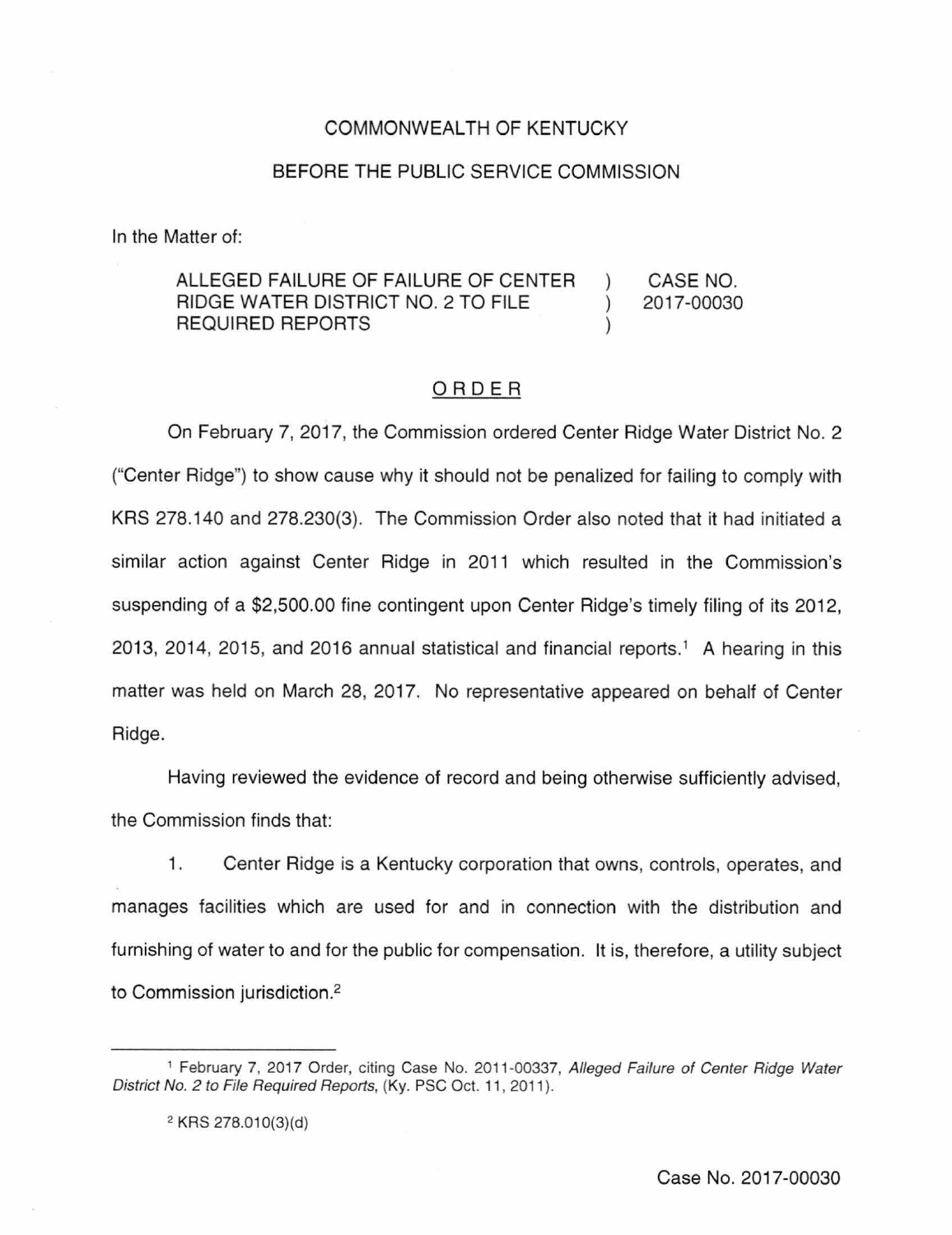2. KRS 278.230(3) directs every utility, when required by the Commission, to file with it any report or other information that the Commission reasonably requires.

3. 807 KAR 5:006, Section 4(2), requires every utility to electronically file with the Commission, on or before March 31 of each year, a financial and statistical report of its utility operations for the preceding calendar year.

4. KRS 278.140 requires each utility to file, on or before March 31 of each year, a report of its gross earnings or receipts derived from intrastate business for the preceding calendar year.

5. On December 20, 2011 , the Commission, in Case No. 2011-00337, assessed Center Ridge a \$2,500.00 penalty for its willful failure to comply with KRS 278.230(3).

6. On October 3, 2012, the Commission, in Case No. 2011-00337, issued an Order suspending the payment of the \$2,500.00 penalty, contingent upon Center Ridge's timely filing its 2012, 2013, 2014, 2015, and 2016 annual reports.

7. On January 13, 2016, the Commission provided to Center Ridge an electronic link to the standard forms for the annual financial and statistical report and the report of gross earnings from intrastate business.

8. As of April 1, 2016, Center Ridge had neither filed these reports for the 2015 calendar year operations nor requested an extension of time in which to make such filing.

9. On or about January 10, 2017, Center Ridge filed its annual financial and statistical report for the 2015 calendar year.

10. On or about January 10, 2017, Center Ridge filed its report of its gross earnings or receipts derived from intrastate business for the 2015 calendar year.

-2- Case No. 2017-00030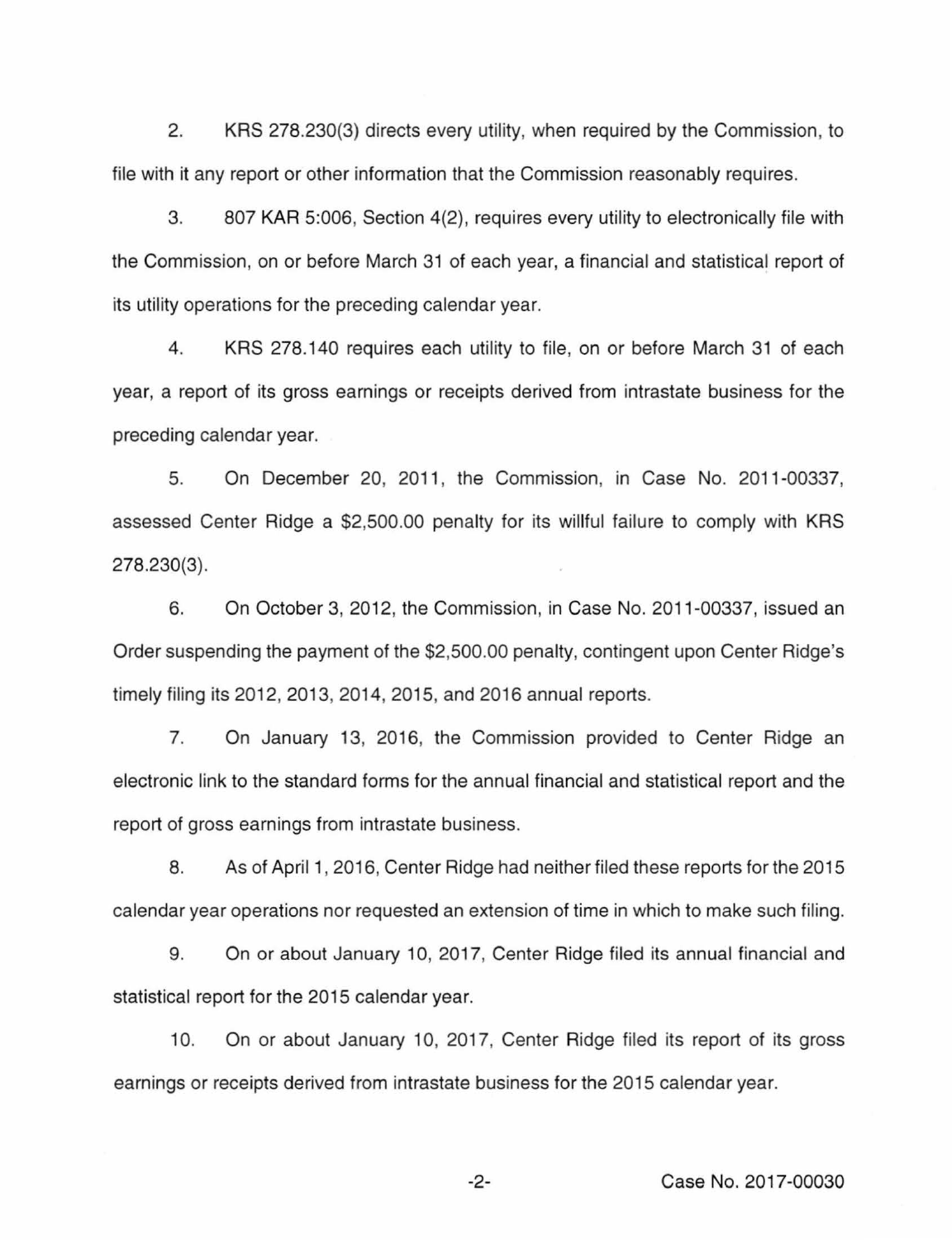11. Where the act which a utility is required to do is merely clerical in nature, willfulness or deliberate intent can be inferred from the fact of noncompliance.<sup>3</sup>

12. Center Ridge has willfully violated the October 3, 2012 Order in Case No. 2011-00337 by failing to timely file its reports for the 2015 calendar year.

13. Center Ridge has willfully failed to submit reports for the 2015 calendar year by March 31, 2016, as required by 807 KAR 5:006 Section 4(2) and KRS 278.140.

14. Center Ridge has willfully failed to comply with KRS 278.230(3).

15. Center Ridge has willfully failed to comply with KRS 278.140.

16. KRS 278.990(1) provides that any utility that willfully violates any Commission order, provision of KRS Chapter 278, any regulation promulgated pursuant to KRS Chapter 278, or fails to perform any duty imposed upon it under those sections shall be subject to a civil penalty not less than \$25.00 and not more than \$2,500.00.

17. The \$2,500.00 penalty assessed in Case No. 2011-00337 should be due and payable.

18. Center Ridge should be assessed a penalty of \$2,500.00 for its willful failure to comply with KRS 278.230(3).

19. Center Ridge should be assessed a penalty of \$2,500.00 for its willful failure to comply with KRS 278.140.

IT IS THEREFORE ORDERED that:

1. 00337. Center Ridge shall pay the \$2,500.00 penalty suspended in Case No. 2011-

<sup>&</sup>lt;sup>3</sup> See Re Dyke Water Company, 55 PUR3d 342 (Cal. P.U.C. 1964).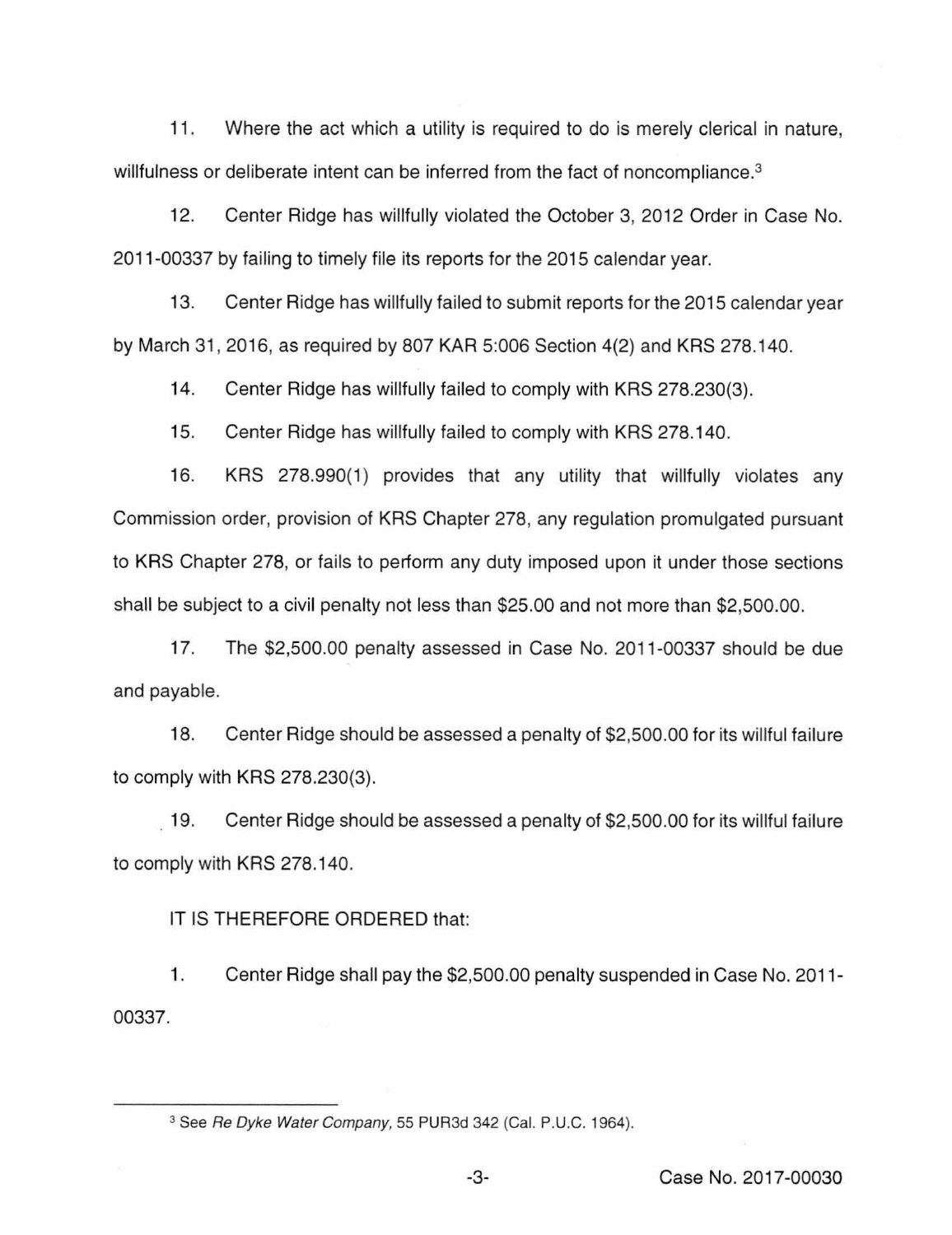2. Center Ridge is assessed a penalty of \$2,500.00 for its willful failure to comply with KRS 278.230 and 807 KAR 5:006, Section 4(2).

3. Center Ridge is assessed a penalty of \$2,500.00 for its willful failure to comply with KRS 278.140.

4. Center Ridge shall pay the assessed penalties, totaling \$7,500.00, within 14 days of the date of this Order. Payment shall be by certified check or money order made payable to "Treasurer, Commonwealth of Kentucky" and shall be sent by certified mail or delivered to Office of General Counsel, Public Service Commission of Kentucky, 211 Sower Boulevard, P. 0. Box 615, Frankfort, Kentucky 40602-0615.

5. The Executive Director shall serve a copy of this order on Center Ridge via certified mail.

## By the Commission



ATTEST: athere **Executive Directo**